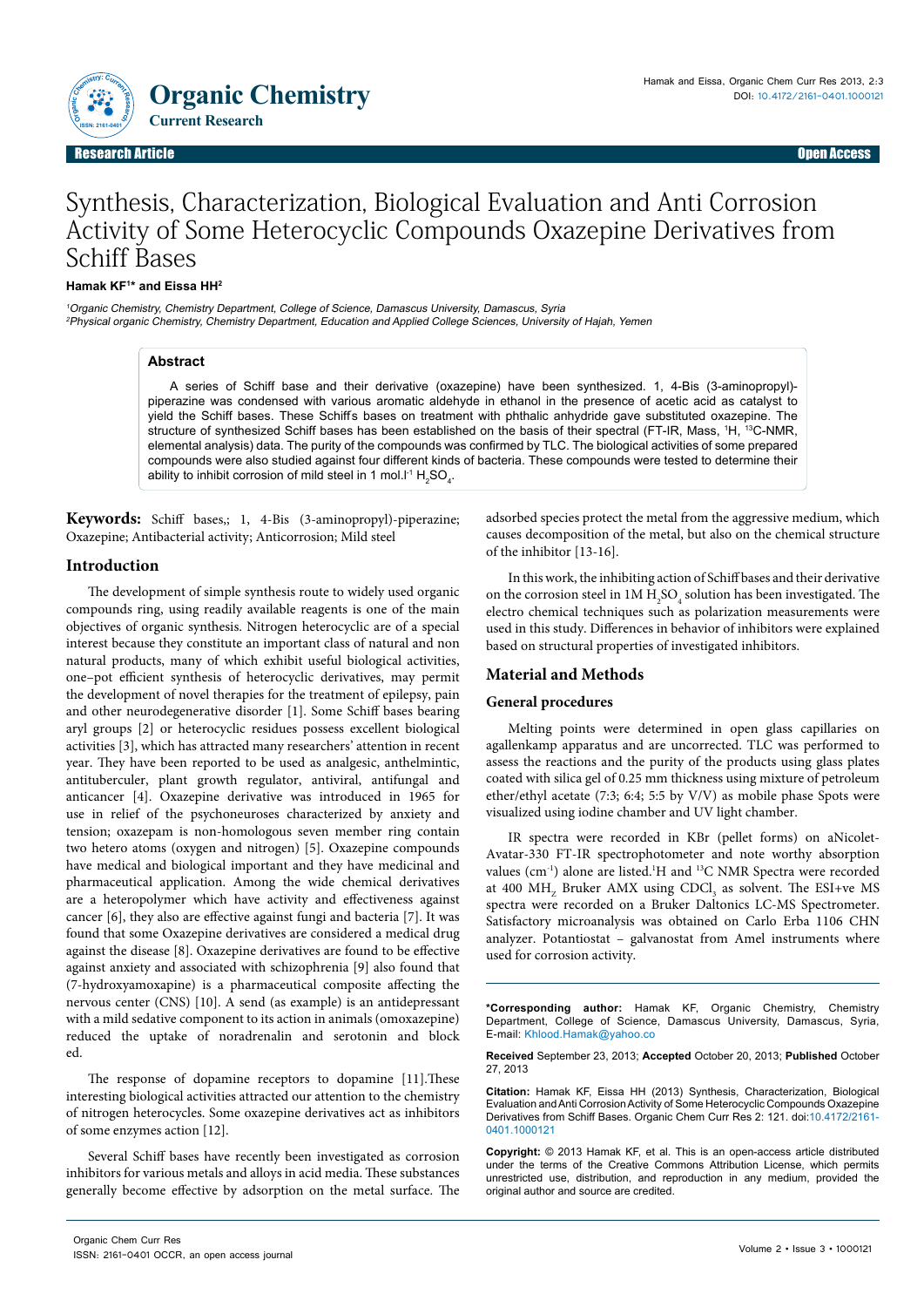## **Chemical and starting materials**

5-bromosalicylaldehyde, anthracene-9-carbaldehyde, 3-hydroxybenzaldhyde, 4-hydroxybenzaldhyde, O-vanilin, 4-chlorobenzaldhyde, 4-methylbenzaldhyde, 4-(dimethylamino) benzaldehyde and *N,N'*-bis (3-aminopropyl) piperazine (all from Aldrich) were used as supplied, without further purification.

## **General procedure for synthesis of schiff base and its derivatives**

**Preparation of Schiff bases (1-8):** A series of Schiff bases were prepared from the reaction of 1,4-Bis (3-aminopropyl)-piperazine (1 mole), with different aldehydes (2 moles), in 20 ml ethanol absolute and few drops of glacial acetic acid. This mixture was refluxed for 2 hours. The mixture was cooled the precipitate was filtered and recrystallized from 1,4-dioxane [17,18].

#### **(3, 3'-(piperazine-1, 4-diyl) bis (propane-3, 1-diyl)) bis (azan-1 yl-1-ylidene) bis (methan-1-yl-1-ylidene) bis (4-bromophenol) (1)**

**M.P** (°C): 107-108, **yield:** 70%, M.F:  $C_{24}H_{30}Br_2N_4O_2$ , M.Wt: 566, **Elemental Analysis**: **Calculated: N%:** 9.89**, H:** 5.34**, C:** 50.90**, Found: N%:**9.87**, H:** 5.32**, C:** 50.89

**IR** (Nujol, cm-1): 1635 [υ(C=N)], 1163(s) [υ(C-O)]

**MS (EI)**: m/z =566

<sup>1</sup>**H** NMR (400 MHz, CDCl<sub>3</sub>, ppm) δH: 1.81 (m, 4H, 9-H), 2.33-2.40 (m, 12H, 10-H and 11-H), 3.58 (t(<sup>3</sup>J=8.0 Hz), 4H, 8-H), 6.79-7.31 (m, 6H, aromatic ring), 8.20 (s, 2H, 7-H, -C=N), 13.49 (b s, 2H, -OH)

**<sup>13</sup>C NMR (400 MHz, CDCl<sub>3</sub>, ppm) δC: 27.8 (C-9), 53.2 (C-11),** 55.8 (C-10), 57.4 (C-8), 109.8 (C-6), 119.1 (C-5), 120.1 (C-2), 153.2, 154.8 (C-3 or C-4),160.5 (C-5) (aromatic ring), 163.8 (C-7, -C=N)

## **(anthracen-9-ylmethylene)-3-(4-(3-((E)-anthracen-9 ylmethyleneamino) propyl) pip erazin-1-yl) propan-1-amine (2)**

**M.P** (°C): 168-170, **yield:** 79%, M.F:  $C_{40}H_{40}N_{4}$ , M.Wt: 576.77, **Elemental Analysis**: **Calculated N%:** 9.71**, H:** 6.99**, C:** 83.30**, Found: N%:** 9.76**, H:** 6.95**, C:** 83.29

**IR** (Nujol, cm-1): 1635 [υ(C=N)], 1163(s) [υ(C-O)]

**LC-MS**: 576

<sup>1</sup>**H** NMR (400 MHz, CDCl<sub>3</sub>, ppm) δH: 1.81 (m, 4H, 9-H), 2.33-2.40 (m, 12H, 10-H and 11-H), 3.58 (t(3 J=8.0 Hz), 4H, 8-H), 7.39, 7.91, 8.55 (m, 18H, aromatic ring), 8.12 (s, 2H, 7-H, -CH=N)

**13C-NMR (400 MHz, CDCl<sub>3</sub>, ppm) δC: 27.8 (C-9), 53.2 (C-11),** 55.8 (C-10), 57.4 (C-8), 135 (C-6), 125.6, 128.1, 128.9, 128.7, 131.8, 135 (26C, aromatic ring), 160.8 (C-7, -C=N)

## **(Chlorobenzylidene)-3-(4-(3-((E)-4-chlorobenzylideneamino) propyl) piperazin-1-yl) propan-1-amine (3)**

**M.P** (°C): 105-106, **yield**: 52%, M.F:  $C_{24}H_{30}Cl_2N_4$ , M.Wt: 445, **Elemental Analysis**: **Calculated: N%:** 12.56**, H:** 6.79**, C:** 64.71**, Found: N%:** 12.46**, H:** 6.76**, C:** 64.69

#### **IR** (Nujol, cm-1): 1635 [υ(C=N)], 1163(s) [υ(C-O)]

#### **LC-MS:** 445

**<sup>1</sup>H NMR (400 MHz, CDCl<sub>3</sub>, ppm)** δH: 1.80 (m, 4H, 9-H), 2.46 (m, 12H, 10-H and 11-H), 3.55 (t(3J=8.0 Hz), 4H, 8-H), 7.07-7.31 (m, 8H, aromatic ring), 8.30 (s, 2H, 7-H)

<sup>13</sup>**C-NMR** (**400 MHz, CDCl**<sub>3</sub>, ppm): δC: 29.8(C-9), 52.9(C-11), 51.7(C-10), 58.1(C-8), 118.9(C-6), 116.9, 118.3, 128.9, 130.6(C-1, C-2, C-4, C-5), 136.6(C-3), 164.9(C-7, C=N)

**4.3.5 3,3'-(piperazine-1,4-diyl) bis (propane-3,1-diyl)) bis (azan-1-yl-1-ylidene) bis (methan-1-yl-1-lidene) bis (N, N-dimethylaniline) (4)**

**M.P** (°C): 154, M.F:  $C_{28}H_{42}N_{6}$ , M.Wt: 462.67, Elemental Analysis: **Calculated: N%:**18.16**, H:** 9.15**, C:** 72.69**, Found: N%:** 18.17**, H:** 9.13**,**   $C: 72.70$ 

**IR** (Nujol, cm-1): 1636.3 [υ(C=N)], 2930.31(s) [υ(C-H aliphatic)]

**LC-MS:** 462.67

**<sup>1</sup>H NMR (400 MHz, CDCl<sub>3</sub>, ppm)** δH: 1.80 (m, 4H, 9-H), 2.46 (m, 12H, 10-H and 11-H), 3.02 (s, 6H, 2(CH<sub>3</sub>)<sub>2</sub>N), 3.55 (t<sup>3</sup>]=8.0 Hz), 4H, 8-H), 7.07-7.31 (m, 8H, aromatic ring), 8.30 (s, 2H, 7-H)

**13C-NMR** (**400 MHz, CDCl**<sub>3</sub>, ppm) δC: 29.9 (C-9), 41.2 (2CH<sub>3</sub>), 53.2 (C-11), 52.7 (C-10), 59.1 (C-8), 119.5 (C-6) 116.5, 118.2, 128.9, 131.3 (C-1, C-2, C-4, C-5), 151.9 (C-3), 164.9 (C-7, C=N)

## **(4-methylbenzylidene)-3-(4-(3-((E)-4-methylbenzylideneamino) propyl) piperazin-1-yl) propan-1-amine (5)**

**M.P** (°C): 102-100, **yield:** 80%, M.F:  $C_{26}H_{36}N_4$ , M.Wt: 404, **Elemental Analysis**: **Calculated: N%:** 13.85**, H:** 8.97**, C:** 77.18**, Found: N%:** 13.80**, H:** 8.96**, C:** 77.24

**IR** (Nujol, cm-1): 1635 [υ(C=N)], 1163(s) [υ(C-O)]

**LC-MS:** 404.5

<sup>1</sup>**H** NMR (400MHz, CDCl<sub>3</sub>, ppm) δH: 1.87 (m, 4H, 9-H), 2.41 (s, 6H, 2CH<sub>3</sub>), 2.47 (m, 12H, 10-H and 11-H), 3.58 (t(<sup>3</sup>J=8.0 Hz), 4H, 8-H), 6.79-7.31 (m, 8H, aromatic ring), 8.33 (s, 2H, 7-H)

**13C NMR (400 MHz, CDCl<sub>3</sub>, ppm) δC: 28.8 (C-9), 56.1 (C-11),** 56.7 (C-10), 58.3 (C-8), 118.9 (C-6), 116.9, 118.3, 131.0, 132.0 (C-1, C-2, C-4, C-5), 140.7 (C-3) (aromatic ring), 164.5 (C-7, -C=N)

**3,3'-(piperazine-1,4-diyl) bis (propane-3,1-diyl)) bis (azan-1-yl-1-ylidene) bis (methan-1-yl-1-ylidene) diphenol (6)** 

**M.P** (°C): 110-111, **yield:** 80%, M.F:  $C_{24}H_{32}N_4O_2$ , M.Wt: 408, **Elemental Analysis**: **Calculated: N%:** 13.71**, H:** 7.90**, C:** 70.56**, Found: N%:**13.69**, H:** 7.69**, C:** 70.53

**IR** (Nujol, cm-1): 1634 [υ(C=N)], 1163(s) [υ(C-O)]

**MS (EI)**: m/z =408

**LC-MS**: 408.5

**<sup>1</sup>H NMR (400 MHz, CDCl<sub>3</sub>, ppm)** δH: 1.87 (m, 4H, 9-H), 2.47 (m, 12H, 10-H and 11-H), 3.58 (t<sup>{3</sup>]=8.0 Hz), 4H, 8-H), 6.79-7.31 (m, 8H, aromatic ring), 8.33 (s, 2H, 7-H), 13.51 (s, 2H, -OH)

**13C NMR (400 MHz, CDCl<sub>3</sub>, ppm) δH:** 27.8 (C-9), 53.1 (C-11), 55.7 (C-10), 57.3 (C-8), 118.8 (C-6), 116.9, 118.3, 131.0, 132.0 (C-1, C-2, C-3, C-5), 161.3 (C-2) (aromatic ring), 164.9 (C-7, -C=N)

**(3,3'-(piperazine-1,4-diyl) bis (propane-3,1-diyl)) bis (azan-1 yl-1-ylidene) bis (methan-1-yl-1-ylidene) bis (2-methoxyphenol) (7)**

**M.P** (°C): 102, **yield:** 60%, **M.F**  $C_{26}H_{36}N_{4}O_{4}$ , **M.Wt:** 468.59, **Elemental Analysis**: **Calculated: N%:**11.96**, H:** 7.74**, C:** 66.64**, Found: N%:**11.95**, H:** 7.72**, C:** 66.60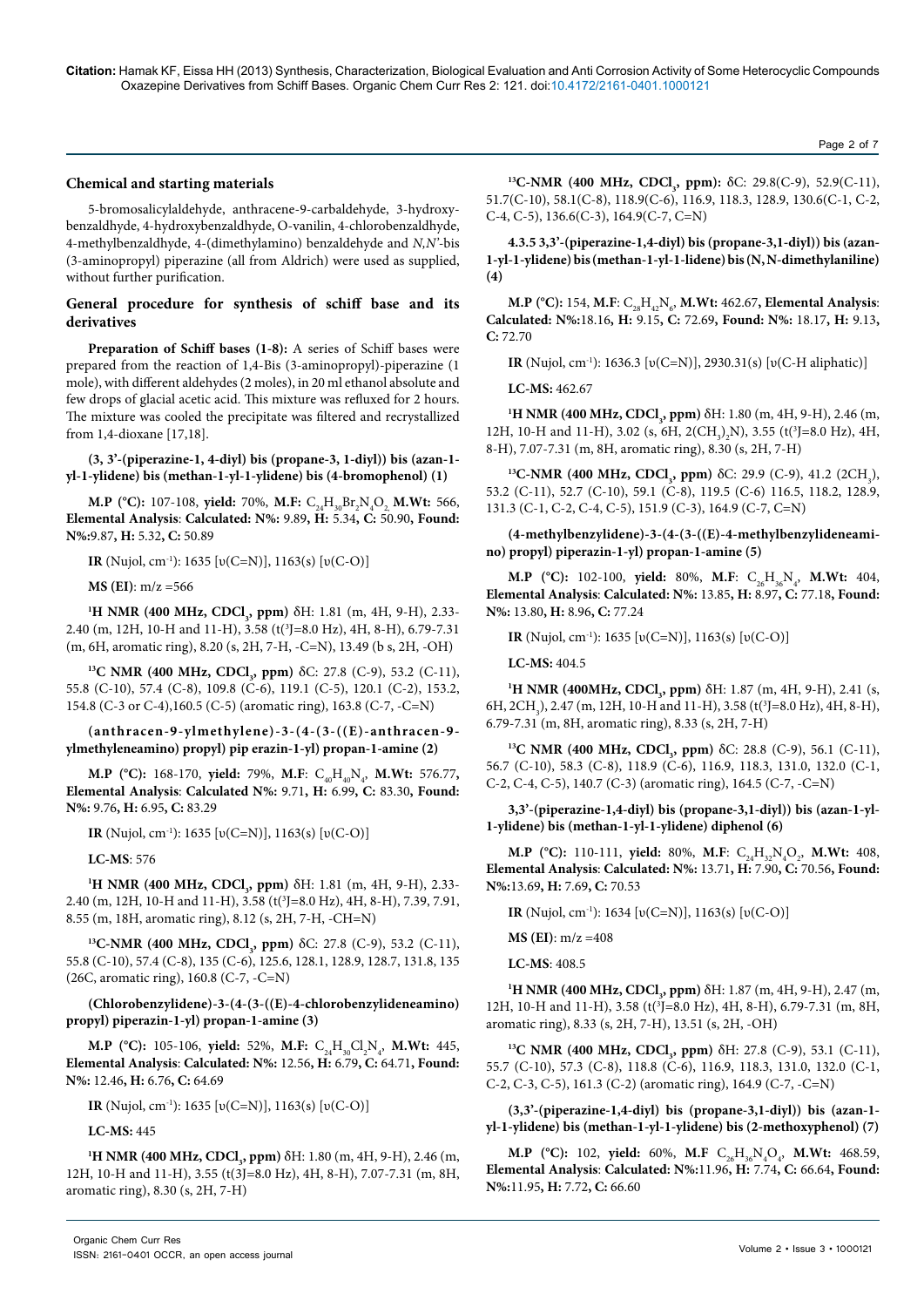#### Page 3 of 7

**IR** (Nujol, cm-1): 3300.65 [O-H], 1632.45 [υ(C=N)], 1156.12  $[v(C-O)]$ 

#### **LC-MS:** m/z **=**468.59

<sup>1</sup>**H** NMR (400 MHz, CDCl<sub>3</sub>, ppm) δH: 1.87 (m, 4H, 9-H), 2.47 (m, 12H, 10-H and 11-H), 3.58 (t(<sup>3</sup>J=8.0 Hz), 4H, 8-H), 3.83 (s, 6H, 2OCH<sub>3</sub>), 6.79-7.31 (m, 6H, aromatic ring), 8.13 (s, 2H, 7-H), 9.83 (s, 2H, -2OH)

<sup>13</sup>C NMR (400MHz, CDCl<sub>3</sub>, ppm): 27.8(C-9), 53.1(C-11), 55.7(C-10), 56.1(-2OCH<sub>3</sub>) 57.3(C-8), 118.8 (C-6), 116.9, 118.3, 131.0, 132.0 (C-3, C-5, C-4), 150.1(C-1), 151.2(C-2), 151.5(C-2) (aromatic ring), 165.9(C-7, -C=N)

## **(piperazine-1,4-diyl) bis (propane-3,1-diyl)) bis (azan-1-yl-1 ylidene) bis (methan-1-yl-1-ylidene) diphenol (8)**

**M.P** (°C): 93-94, **yield:** 79%, M.F:  $C_{24}H_{32}N_{4}O_{2}$ , M.Wt: 408, **Elemental Analysis**: **Calculated: N%:** 13.71**, H:** 7.90**, C:** 70.56**, Found: N%:** 13.69**, H:** 7.89**, C:** 70.55

**IR** (Nujol, cm-1): 3056.62 (υ(OH)), 1644.02 [υ(C=N)], 1163(s)  $[v(C-O)]$ 

#### **LC-MS**:  $m/z = 408$

**<sup>1</sup>H NMR (400MHz, CDCl<sub>3</sub>, ppm)** δH: 1.87 (m, 4H, 9-H), 2.47 (m, 12H, 10-H and 11-H), 3.58 (t(<sup>3</sup>J=8.0 Hz), 4H, 8-H), 6.79-7.31 (m, 8H, aromatic ring), 8.33 (s, 2H, 7-H), 13.51 (b s, 2H, -OH)

**13C NMR (400 MHz, CDCl<sub>3</sub>, ppm) δC:** 27.8 (C-9), 53.1 (C-11), 55.7 (C-10), 57.3(C-8), 118.8 (C-6), 116.9, 118.3, 131.0, 132.0 (C-1, C-2, C-3, C-5), 161.3(C-3) (aromatic ring), 164.9 (C-7, -C=N)

#### **Preparation of oxazepine (9-16)**

A mixture of Schiff base (0.012 mole) and phthalic anhydride (0.025 mole) was dissolved in (20 mL) dry benzene. The mixture was heated for 5 hours in water bath at (70°C), excess solvent was distilled, the precipitate was filtered and recrystallized from ethanol [12,18].

**(3,3'-(piperazine-1,4-diyl) bis (propane-3,1-diyl)) bis (3-(5-bromo-2-hydroxyphenyl)-3,4-dihydrobenzo[e] oxazepine-1,5-dione:(9)) [1,3]**

**M.P** (°C): 164, **yield:** 70%, **M.F:**  $C_{40}H_{38}Br_2N_4O_8$ , **M.Wt:** 862, **Elemental Analysis**: **Calculated: N%:** 6.50**, H:** 4.44**, C:** 55.70**, Found: N%:** 6.51**, H:** 4.40**, C:** 55.69

**IR** (cm-1): 3284.18 [υ (OH)], 1709.59 [υ (C=O lactones)], 1634.38 [υ (C=O) lactic], 1381.75 (O-C-O)

**MS (EI)**: m/z=862.56

<sup>1</sup>**H** NMR (400 MHz, CDCl<sub>3</sub>, ppm) δH: 1.81 (m, 4H, 9-H), 2.33-2.40 (m, 12H, 10-H and 11-H), 3.58 (t(<sup>3</sup>J=8.0 Hz), 4H, 8-H), 6.79-7.31 (m, 6H, aromatic ring), 7.35 (s, 2H, N-CH-O), 13.49 (s, 2H, -OH), 7.62- 8.15 (m, 8H, aromatic (oxazepine)

**<sup>13</sup>C NMR (400 MHz, CDCl<sub>3</sub>, ppm) δC: 27.8 (C-9), 53.2 (C-11),** 55.8 (C-10), 57.4 (C-8), 84.2 (N-CH) 109.8 (C-6), 119.1 (C-5), 120.1 (C-2), 132.9, 132.1, 129.7, 127.1 (12C, aromatic of pthalic anhydride), 153.2, 154.8 (C-3 or C-4)160.5 (C-5) (aromatic ring), 162, 169.9 (2C=O of lactone and lactam respectively).

**(3,3'-(piperazine-1,4-diyl) bis (propane-3,1-diyl)) bis (3-(anthracen-9-yl)-3,4-dihydrobenzo[e] oxazepine-1,5-dione (10) [1, 3]**

**M.P** (°C): 148-152, **yield:** 69, **M.F**  $C_{56}H_{50}N_4O_5$ , **M.Wt:** 85, **Elemental Analysis**: **Calculated: N%:** 6.52**, H:** 5.87**, C:** 78.3 **Found: N%:** 6.50**, H:** 5.85**, C:** 78.29

**IR:** 3120(C-H aromatic), 2929.15 (C-H aliphatic), 1707.60 [υ (C=O) lactone], 1637.45 [υ (C=O) lactam], 1375.55 (O-C-O)

## **LC-MS**: 873

<sup>1</sup>**H** NMR (400 MHz, CDCl<sub>3</sub>, ppm) δH: 1.81 (m, 4H, 9-H), 2.33-2.40 (m, 12H, 10-H and 11-H), 3.58 (t(<sup>3</sup>J=8.0 Hz), 4H, 8-H), 7.35 (s, 2H, N-CH-O), 7.91, 8.55 (m, 18H, aromatic ring), 7.35 (s, 2H, -CH=N), 7.62, 7.78, 8.15 (m, 8H, aromatic carbons )

**13C-NMR (400 MHz, CDCl<sub>3</sub>, ppm)** δC: 27.8 (C-9), 53.2 (C-11), 55.8 (C-10), 57.4 (C-8), 82.5 (N-CH), 135 (C-6), 125.6, 128.1, 128.9, 128.7, 131.8, 135 (26C, aromatic ring), 161.2, 168.5 (2C=O, of lactone and lactam respectively), 127.1, 129.7, 132.1, 132.9 (12C, aromatic ring of phthalic anhydride)

**(piperazine-1,4-diyl) bis (propane-3,1-diyl)) bis (3-(4-chlorophenyl)-3,4-dihyd robenzo[e] oxazepine-1,5-dione) (11) [1, 3]**

**M.P** (°C): 182, **yield:** 80, M.F:  $C_{40}H_{40}Cl_2N_4O_5$ , M.Wt: 727, **Elemental Analysis**: **Calculated: N%:**7.70, **H:** 5.54**, C:** 66.02**, Found: N%:** 7.69**, H:** 5.53**, C:** 65.95

**IR:** 3011.52 (C-H aromatic), 2937.35 (C-H aliphatic), 1709.60 [υ(C=O) lactone), 1647.45 [υ(C=O) lactam], 1166.98 **(**Ar-Cl**)**

#### **LC-MS:** 741.66

<sup>1</sup>**H** NMR (400 MHz, CDCl<sub>3</sub>, ppm) δH: 1.80 (m, 4H, 9-H), 2.46 (m, 12H, 10-H and 11-H), 3.55 (t, (3 J=8.0 Hz), 4H, 8-H), 7.35 (s, 2H, N-CH-O), 7.07-7.31 (m, 8H, aromatic ring), 7.62, 7.78, 7.81, 8.15 )m, 4H, aromatic ring of phthalic anhydride)

**13C-NMR (400 MHz, CDCl<sub>3</sub>, ppm)** δC: 29.8 (C-9), 52.9 (C-11), 51.7 (C-10), 58.1 (C-8), 84.2 (C-7, C=N), 118.9 (C-6), 116.9, 118.3, 128.9, 130.6 (C-1, C-2, C-4, C-5), 136.6 (C-3), 127.1, 129.7, 132.1, 132.9 (12C, aromatic of phthalic anhydride), 161.2, 167 (2C=O, of lactone and lactam respectively)

**(3,3'-(piperazine-1,4-diyl) bis (propane-3,1-diyl)) bis (3-(4-(dimethylamino)phenyl)-3,4-dihydrobenzo[e]oxazepine-1,5 dione (12) [1,3]**

**M.P** (°C): 186, **yield:** 79, M.F:  $C_{44}H_{52}N_{6}O_{5}$ , M.Wt: 744, Elemental **Analysis**: **Calculated: N%:** 11.28**, H:** 7.04**, C:** 70.94**, Found: N%:** 11.27**, H:** 7.03**, C:** 70.93

**IR:** 3015.74 (C-H aromatic), 2985.75 (C-H aliphatic), 1710.61 [υ(C=O) Lactone], 1696.49 [υ(C=O) lactam], 1581 (C-N)

#### **LC-MS:** 759

**<sup>1</sup>H NMR (400 MHz, CDCl<sub>3</sub>, ppm)** δH: 1.80 (m, 4H, 9-H), 2.46 (m, 12H, 10-H and 11-H), 3.02 (s, 6H, 2( $CH_{3/2}N$ ), 3.55 (t(<sup>3</sup>J=8.0 Hz), 4H, 8-H), 7.07-7.31 (m, 8H, aromatic ring), 7.35 (s, 2H, N-CH), 7.62, 7.78, 7.81, 8.16 (m, 4H, aromatic of phthalic anhydride)

**13C-NMR (400 MHz, CDCl<sub>3</sub>, ppm) δC: 29.9(C-9), 41.2 (2CH<sub>3</sub>),** 53.2 (C-11), 52.7 (C-10), 59.1 (C-8), 84.2 (N-CH) 119.5 (C-6) 116.5, 118.2, 128.9, 131.3 (C-1, C-2, C-4, C-5), 151.9 (C-3), 127.1, 129.7, 132.9, 132.1 (12C, aromatic carbons of phthalic anhydride), 161.2, 167 (2C, 2C=O of lactone and lactam respectively)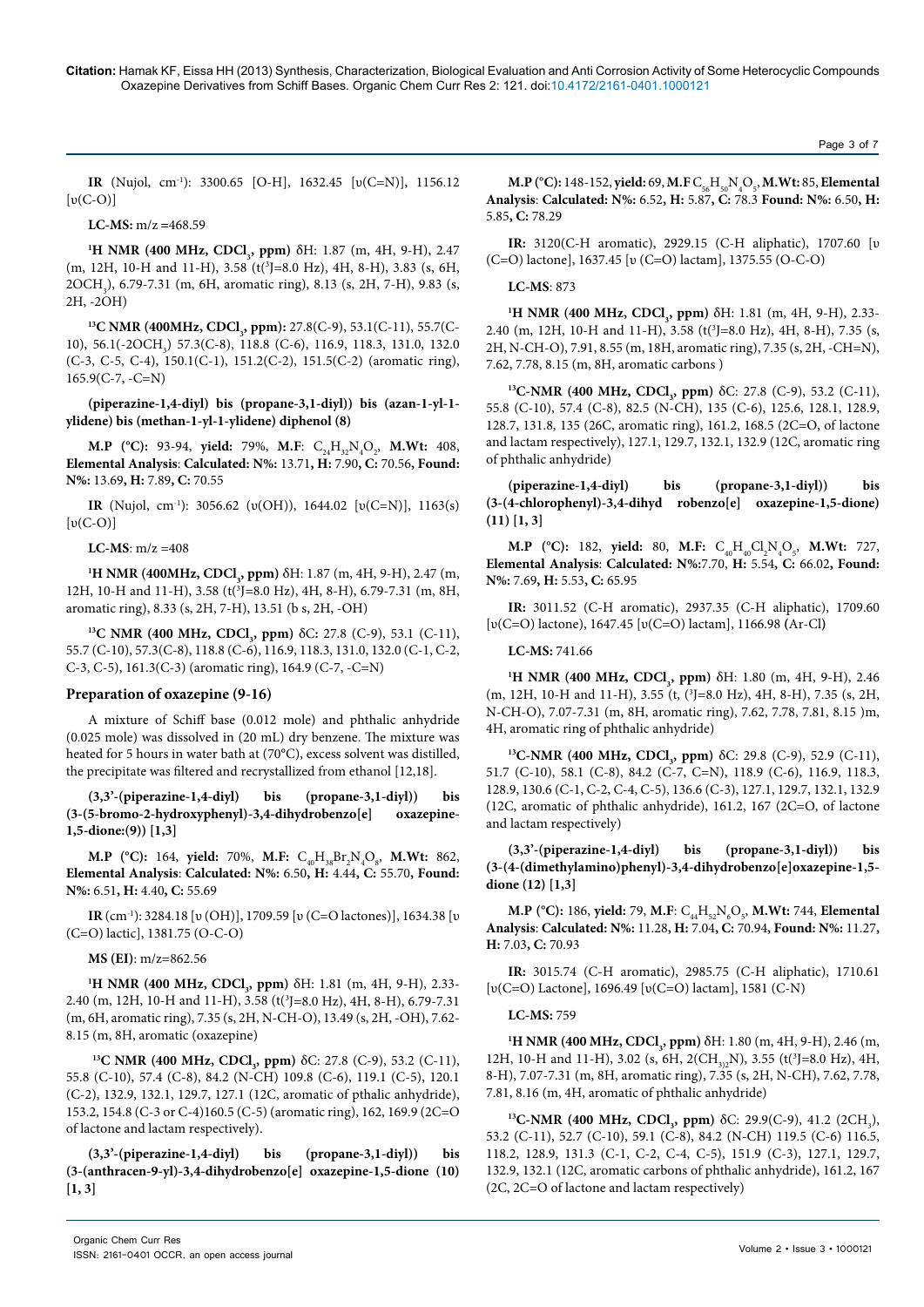**3,3'-(piperazine-1,4-diyl) bis (propane-3,1-diyl)) bis (3-p-tolyl-3,4-dihydrobenzo[e]oxazepine-1,5-dione (13) [1,3]**

**M.P** (°C): 154, **yield:** 74, M.F  $C_{42}H_{46}N_4O_{5}$ , M.Wt: 686.84, Elemental **Analysis**: **Calculated: N%:** 8.16**, H:** 6.75**, C:** 73.45**, Found: N%:** 8.15**, H:** 6.74**, C:** 73.40

**IR:** 3035.74 (C-H aromatic), 2996.75 (C-H aliphatic), 1718.69 [υ (C=O) lactone], 1698.78 [υ (C=O) lactam]

## **LC-MS:** 700

<sup>1</sup>**H** NMR (400MHz, CDCl<sub>3</sub>, ppm) δH: 1.87 (m, 4H, 9-H), 2.41(s,  $6H, 2CH_3$ ), 2.47 (m, 12H, 10-H and 11-H), 3.58 (t(<sup>3</sup>J=8.0 Hz), 4H, 8-H), 6.79-7.31 (m, 8H, aromatic ring), 7.35 (s, 2H, N-CH), 7.62, 7.78, 7.81, 8.15 (m, 8H, aromatic ring of phthalic anhydride)

**13C NMR (400 MHz, CDCl<sub>3</sub>, ppm) δC: 28.8 (C-9), 56.1 (C-11),** 56.7 (C-10), 58.3 (C-8), 118.9 (C-6), 116.9, 118.3, 131.0, 132.0 (C-1, C-2, C-4, C-5), 140.7 (C-3) (aromatic ring), 84.2 (N-CH), 127.1, 129.7, 132.9 (12C, aromatic ring of phthalic anhydride), 161.2, 167 (2C, 2C=O of lactone and lactam respectively).

**3,3'-piperazine-1,4-diyl) bis (propane-3,1-diyl)) bis (3-(3-hydroxyphenyl)-3,4-dihydrobenzo[e]oxazepine-1,5-dione (14) [1,3]**

**M.P** (°C): 147, **yield:** 86, M.F:  $C_{_{40}}H_{_{40}}N_{_{4}}O_{_{8}},$  M.Wt: 704, Elemental **Analysis**: **Calculated: N%:** 7.95**, H:** 5.72**, C:** 68.17**, Found: N%:**7.94**, H:** 5.69**, C:** 68.16

**IR:** 3360 **(**OH**),** 3028 **(**C-H aromatic**),** 2872 **(**C-H aliphatic**),** 1715.61 [υ (C=O) lactone], 1696.49 [υ (C=O) lactam],

## **LC-MS:** 704.77

**<sup>1</sup>H NMR (400 MHz, CDCl<sub>3</sub>, ppm)** δH: 1.87 (m, 4H, 9-H), 2.47 (m, 12H, 10-H and 11-H), 3.58 (t<sup>3</sup>]=8.0 Hz), 4H, 8-H), 7.35 (s, 2H, N-CH), 6.79-7.31 (m, 8H, aromatic ring), 7.62, 7.78, 7.81, 8.45 (m, 4H, aromatic phthalic anhydride), 13.51 (s, 2H, -OH).

**13C NMR (400MHz, CDCl<sub>3</sub>, ppm) δC: 27.8 (C-9), 53.1 (C-11), 55.7** (C-10), 57.3 (C-8), 84.5 (N-CH), 118.8 (C-6), 116.9, 118.3, 131.0, 132.0 (C-1, C-2, C-3, C-5), 161.3 (C-2) (aromatic ring), 127.1, 129.7, 132.9 (aromatic carbons of phthalic anhydride), 161.2, 167.2 (2C, 2C=O of lactone and lactam respectively)

**(3,3'-(piperazine-1,4-diyl) bis (propane-3,1-diyl)) bis (3-(2-hydroxy-3-methoxyphenyl)-3,4-dihydrobenzo[e] oxazepine-1,5-dione) (15) [1,3]**

**M.P** (°C): 168, **yield:** 72, M.F:  $C_{42}H_{44}N_{4}O_{10}$ , M.Wt: 764.82, **Elemental Analysis**: **Calculated: N%:** 7.33**, H:** 5.80**, C:** 65.96**, Found: N%:** 7.32**, H:** 5.79**, C:** 65.95

**IR:** 3371(OH), 3056 (C-H aromatic), 2950 (C-H aliphatic), 1748.93 [υ (C=O) lactone], 1698.49 [υ (C=O) lactam],

## **LC-MS:** 764.82

<sup>1</sup>**H** NMR (400 MHz, CDCl<sub>3</sub>, ppm) δH: 1.87 (m, 4H, 9-H), 2.47 (m, 12H, 10-H and 11-H), 3.58 (t(<sup>3</sup>J=8.0 Hz), 4H, 8-H), 3.83 (s, 6H, 2OCH<sub>3</sub>), , 6.79-7.31 (m, 6H, aromatic ring), 7.35 (s, 2H, CH-N), 9.83 (s, 2H, -2OH), 7.62, 7.78, 7.81, 8.15(m, 4H, aromatic rig of phthalic anhydride)

**13C NMR (400MHz, CDCl<sub>3</sub>, ppm) δC: 27.8 (C-9), 53.1 (C-11), 55.7** (C-10), 56.1 (-2OCH<sub>3</sub>) 57.3 (C-8), 78.3 (N-CH), 118.8 (C-6), 116.9,

118.3, 131.0, 132.0 (C-3, C-5, C-4), 150.1 (C-1), 151.2 (C-2), 151.5 (C-2) (aromatic ring), 127.1, 129.7, 132.1, 132.9 (aromatic carbons of phthalic anhydride), 161.2, 167 (2C, 2C=O)

**(3,3'-(piperazine-1,4-diyl) bis (propane-3,1-diyl)) bis (3-(4-hydroxyphenyl)-3,4-dihydrobenzo[e] oxazepine-1,5-dione) (16) [1,3]**

**M.P** (°C): 161, **yield:** 73, M.F:  $C_{40}H_{40}N_{4}O_{8}$ , M.Wt: 704, Elemental **Analysis**: **Calculated: N%:**7.95**, H:** 5.72**, C:** 68.17**, Found: N%:**7.93**, H:** 5.71**, C:** 68.13

**IR:** 3360**(**OH**),** 3072 (C-H aromatic), 2956 (C-H aliphatic), 1749.03 [υ (C=O) Lactone], 1699.05 [υ (C=O) lactam]

## **LC-MS**: 704.77

<sup>1</sup>**H** NMR (400MHz, CDCl<sub>3</sub>, ppm) δH: 1.87 (m, 4H, 9-H), 2.47 (m, 12H, 10-H and 11-H), 3.58 (t(<sup>3</sup>J=8.0 Hz), 4H, 8-H), 6.79-7.31 (m, 8H, aromatic ring), 7.35 (s, 2H, CH-N), 7.62, 7.78, 7.81, 8.15 (m, 4H, aromatic ring of phthalic anhydride), 13.51 (b s, 2H, -OH)

**13C NMR (400 MHz, CDCl<sub>3</sub>, ppm) δ**C: 27.8 (C-9), 53.1 (C-11), 55.7 (C-10), 57.3 (C-8), 84.2 (CH-N), 118.8 (C-6), 116.9, 118.3, 131.0, 132.0 (C-1, C-2, C-3, C-5), 161.3 (C-3) (aromatic ring), 127.1, 129.7, 132.1, 132.9 (aromatic carbons of phthalic anhydride), 161.2, 167(2C, 2C=O)

## **Biological Activity**

All newly synthesized compounds were tested for their *in vitro* growth inhibitory activity against a standard strain of pathogenic microorganism including Gram –positive bacteria (*Staphylococcus aureus*), Gram - negative bacteria (*Escherichia coli, Bacillus*). Antibacterial activity was done by the disk diffusion method *S.aureus*  and *E.coli* were sub cultured in BHI medium and incubated for 18 hours at 37°C, and then the bacterial cells were suspended, according to the McFarland protocol in saline solution to produce a suspended of about 10-5 CFU ml-1. 10 µl of this suspension was mixed with 10 ml of sterile antibiotic agar at 40°C and poured onto an agar plate in laminar flow cabinet. Five paper disks (6.0 mm diameter) were fixed onto nutrient agar plate 0.1 mg of each test compound was dissolved in 100 DMSO to prepare stock solution from stock solution different concentration 100, 250, 500, 1000 ppm of each test compound were prepared. These compounds of different concentration were poured over disk plate on to it. Streptomycin was used as standard drug (positive control) DMSO poured disk was determined by the formation of an inhibitory zone after 24 hours of incubation at 36°C. Table 1 reports the inhibitory zones (mm) of each compound and the controls [19].

#### **Anticorrosion Activity**

Electrochemical measurements were carried out in conventional three –electrode system in CHI 604 instrument (USA) at 303 K. The working electrode (mild steel) has a geometric area of 1 cm<sup>2</sup>. The saturated calomel and platinum electrodes were used as reference and auxiliary electrodes. Equation (1) shows the calculation of IE from corrosion current [20-24]:

$$
IE = (1 - \frac{icorr}{icorro}) \times 100\tag{1}
$$

# **Result and Discussion**

## **Chemistry and characterization**

The present work involved two steps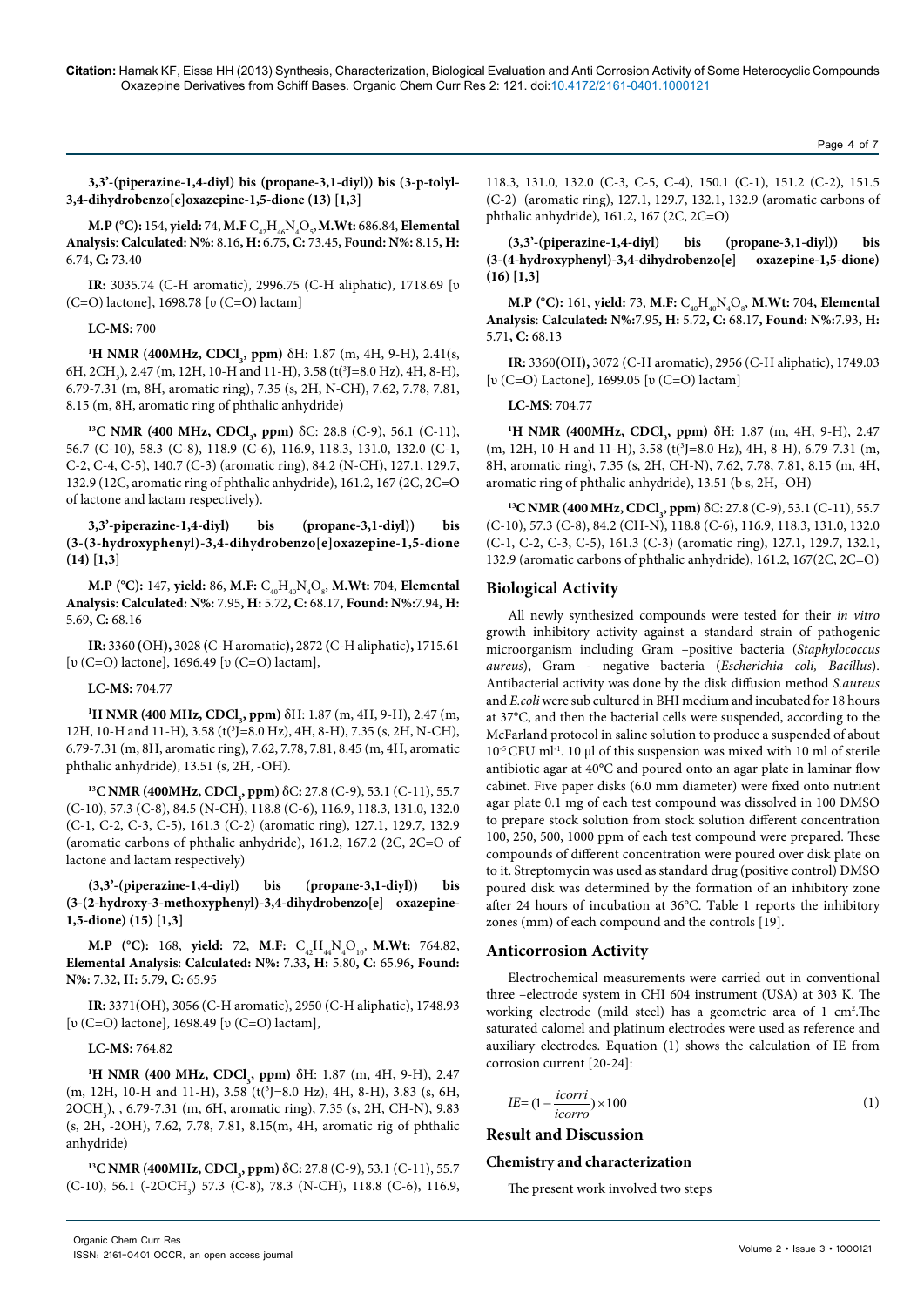| Comp. No. | S. aureus | E. coli | S. typhi | K. pneumonia |
|-----------|-----------|---------|----------|--------------|
| 9         | Ŧ         | Ŧ       | $++$     | $++$         |
| 10        | Ŧ         | Ŧ       | $++$     | $++$         |
| 11        | Ŧ         | $\pm$   | $++$     | $++$         |
| 12        | Ŧ         | $++$    | Ŧ        | $++$         |
| 13        | $\ddot{}$ | $++$    | Ŧ        | $++$         |
| 14        | $++$      | $++$    | $++$     | ±            |
| 15        | $++$      | $++$    | $++$     | $\pm$        |
| 16        | $++$      | $^{++}$ | $++$     | $\ddot{}$    |

Key the symbols :(-) = No inhibition,  $(\pm)$  = 6-9 mm,  $(++)$  = 15-22 mm

**Table 1:** Antimicrobial activity for prepared compounds.

First step: It includes preparation of new eight Schiff bases.  $(1-8)$ were prepared by reaction of 1,4 bis (3-aminopropyl)-piperazine with different aldehydes. The synthesis of these compounds was carried out lined in Scheme (1) and the physical properties for Schiff bases (1-6) including melting point range of (100-170) and % yield were range of (70-80) and these compounds were identified by FT-IR Spectroscopy, Lc-MS, <sup>1</sup>H-, <sup>13</sup>C-NMR. FT-IR spectrum of compounds (1-6) showed characteristic absorption bands (1635) cm<sup>-1</sup>, (3140) cm<sup>-1</sup>, (2885-2997) cm<sup>-1</sup> due to  $v(C=N)$ ,  $v(C-H)$  aromatic,  $v(C-H)$  aliphatic respectively. <sup>1</sup>H-NMR spectrum of compound (7) showed multiple signals at (6.79-7.31) ppm due to aromatic protons and singlet signal at (8.20 ppm) due to (C-H) group and singlet signal at 13.49 ppm due to (OH) group in addition to multiple signals at (1.81) due to (C-H) (9) and multiple signals at (2.33-2.40) ppm due to (C-H)(11), (C-H)(10) and triplet signal at (3.58 ppm) due to (C-H) (8). 1 H-NMR of compound (8) show multiple signals at (7.39, 7.91, 8.55 ppm) due to aromatic protons of anthracene.

**Second step:** The second step included preparation of new eight Oxazepine. (9-16) were prepared by reaction of Schiff bases (1-8) in (first step) with phthalic anhydride in dry benzene The synthesis of these compounds was carried out lined in scheme (1) and the physical properties for oxazepine (9-16) including melting point range of (150- 186) °C and %Yield were range (70-80) and these compounds were identified by FT-IR, LC-MS and <sup>1</sup>H, <sup>13</sup>C-NMR and FT-IR spectrum of compounds (9-16) showed clear absorption bands at (1634.38) cm-1 and (1709.59)  $cm^{-1}$  attributed to the  $v(C=O)$  of lactone and lactam inside oxazepine ring. The 1 H-NMR spectrum of compound (9-16), showed multiple signals at (7.62-8.15) ppm due to aromatic protons of oxazepine ring and a singlet signal at (7.35) ppm due to N- CH-O group of oxazepine ring, 13C-NMR spectrum of compounds (9-16) showed signals at (127.1, 129.7, 132.1, 132.9) ppm due to aromatic carbons and signals at (162-167) ppm due to (C=O) of lactone and lactam respectively, signals at (84.2) ppm due to (N-CH-O) carbon [23,24].

#### **Antimicrobial activity**

The newly synthesized compounds were screened for their antibacterial activity against *Escherichia coli, Staphylococcus aureus, Salmonella typhii, Klebsiella pneumonia*. The results of such studies are given in Table 1. The above data showed that compounds [14-16] exhibited very good activity against *E.coli*, *S.aureus*, *Salmonella typhii,*  and moderate activity against *Klebsiella pneumonia*. The compounds [9-13] show good activity agaist *Klebsiella pneumonia* and moderate activity against *S.aureus* and *E.coli*.

#### **Polarisation measurements**

Table 2 shows the corrosion Potential (*Ecorr*), corrosion current

(*icorr*) and Tafel slopes (*ba* and *bc*) values of mild steel in 1 mol.L-1  $\rm{H_2SO_4}$  . Solution in the absence and presence of inhibitor of all the eight compounds at 303K calculated from Scheme [2-9]. From Table 2 it is clear that compound (10,14,16) offers maximum inhibition efficiency among the eight compounds Schiff base derivatives and the studied compounds suppress the anodic reaction to greater extent than the cathodic one. This behavior is typical of mixed type inhibitors with anodic predominance.

The difference in the efficiency is referred to the molecular structure effect, which have  $\pi$ -delocalized system of Schiff bases derivatives (C=O) and unshared pairs of electrons of N and O atoms that may cause the increasing or decreasing of the electron density on center of adsorption and leading to an easier electron transfer from the functional group (C=O group) to the metal, producing grater coordinate bonding and hence different adsorption and inhibition efficiency.

**Mechanism of corrosion inhibition by Schiff base derivatives:**  The transition of metal/solution interface from a state of active dissolution to the passive state is attributed to the adsorption of the inhibitor molecules and the metal surface, forming a protective film. The rate of adsorption is usually rapid and hence, the reactive metal surface is shielded from the aggressive environment, Adsorption process can occur by electrostatic forces between ionic charges or dipoles of the adsorbed species (electrostatic attraction between the positively charged protonated nitrogen atom and negatively charged mild steel surface, cathodic sites) and the electric charge on the metal surface can be expressed by its potential with respect to the zero charge potential, Also the inhibitor molecules can be adsorbed species to the vacant electron orbital of low energy in the metal to form a coordinate type of link. Adsorption of inhibitor molecules is often a displacement reaction involving removal of adsorbed water molecules is often adisplacement reaction involving removal of adsorbed water molecules from the metal surface.

## **Conclusion**

The main aim of the present study is to synthesize and investigate



Page 5 of 7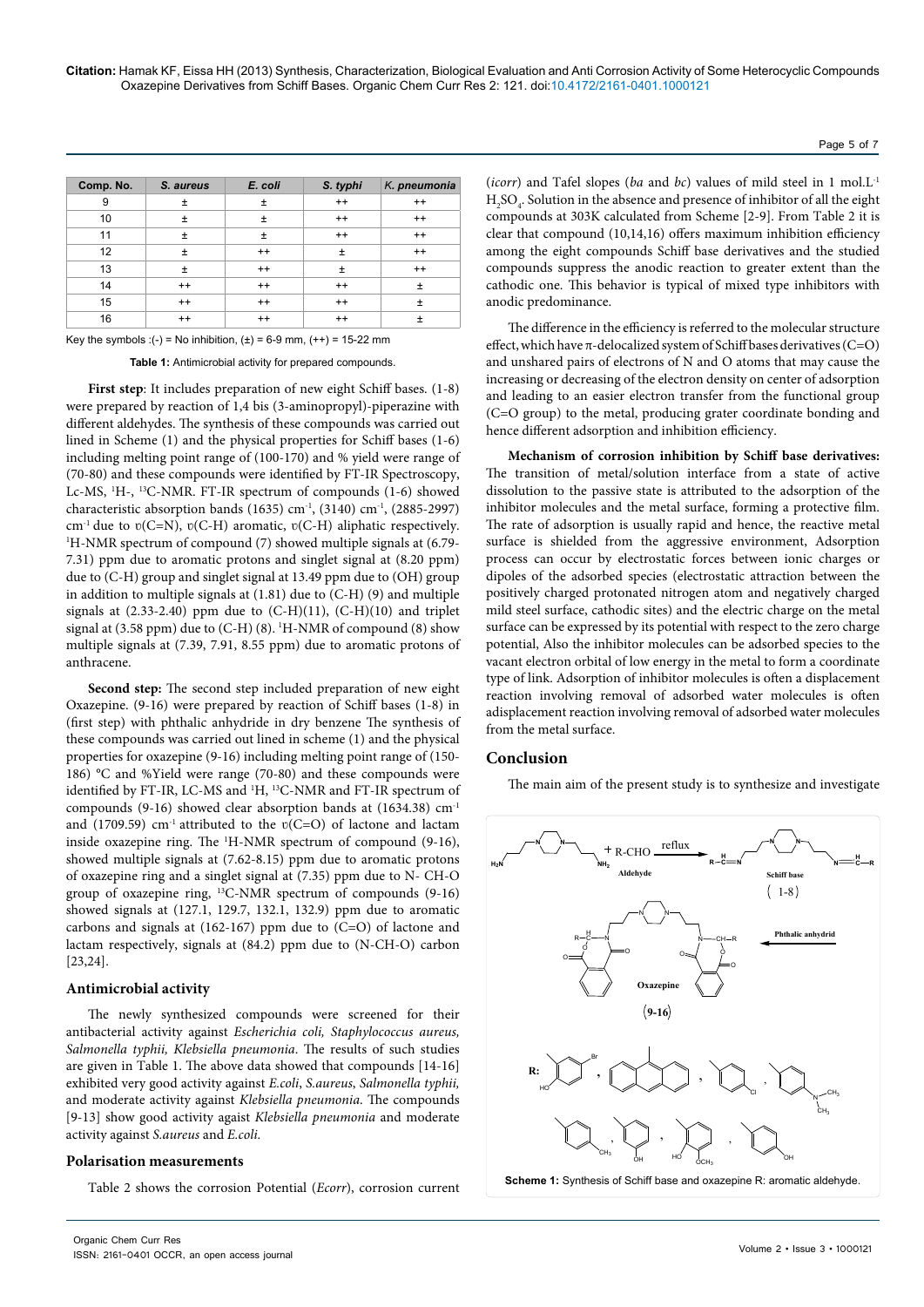| ⊐ane | n | w |  |
|------|---|---|--|
|------|---|---|--|

| <b>COMPOUND</b><br><b>Name</b> |     | -Ecorr/mv icorr/µA.cm <sup>1-</sup> | $dec -1)$ | ba /(mv. bc /(mv.<br>$dec -1)$ | <b>Rp</b> | <b>IE(Using</b><br>icorr) % |
|--------------------------------|-----|-------------------------------------|-----------|--------------------------------|-----------|-----------------------------|
| blank                          | 480 | 480                                 | 6.38      | 12.43                          |           | <b>BLank</b>                |
| 9                              | 400 | 179                                 | 5.019     | 27.49                          | 102.95    | 62.70                       |
| 10                             | 520 | 50                                  | 10.09     | 14.55                          | 496.27    | 89.58                       |
| 11                             | 420 | 173                                 | 4.47      | 25.78                          | 95.614    | 63.95                       |
| 12                             | 418 | 175                                 | 4.55      | 25.78                          | 95.95     | 63.54                       |
| 13                             | 450 | 199                                 | 6.28      | 19.52                          | 71.13     | 58.54                       |
| 14                             | 500 | 70                                  | 10.19     | 11.17                          | 330.54    | 85.16                       |
| 15                             | 510 | 100                                 | 7.86      | 14.55                          | 221.58    | 79.16                       |
| 16                             | 520 | 60                                  | 8.18      | 11.82                          | 349.83    | 87.5                        |

**Table 2:** Corrosion kinetic parameters of mild steel exposed to 1 mol.L<sup>-1</sup>H<sub>2</sub>SO<sub>4</sub> solution in absence and presence of inhibitors.







the antimicrobial and anti corrosion activity of new heterocyclic derivatives containing, oxazepine ring with the hope of discovering new structures serving as potential broad spectrum antimicrobial agents and anti corrosion agents, the antibacterial revealed that nature of substituents on the phenyl ring viz., methyl, methoxy, hydroxyl, dimethylamin, chloro, bromo and hydroxyl group at the para positions of the aryl moieties are determinant for the nature and extent of the anti-bacterial activity of the synthesized compounds, which might have influences on their inhibiting mechanism of actions. Compound (13- 16) which contain electron donating functional moiety is most potent against bacterial it has showed good antimicrobial activity. From the results, it is obvious that all eight studied compounds function as effective corrosion inhibitors in 1 mol. L<sup>-1</sup>  $H_2SO_4$  medium with compounds 10, 14 and 16 being the best of eight compounds.



**Scheme 4:** Tafel plots obtained for mild steel corrosion in absence and presence of compound **(11)**.



presence of compound **(12)**.